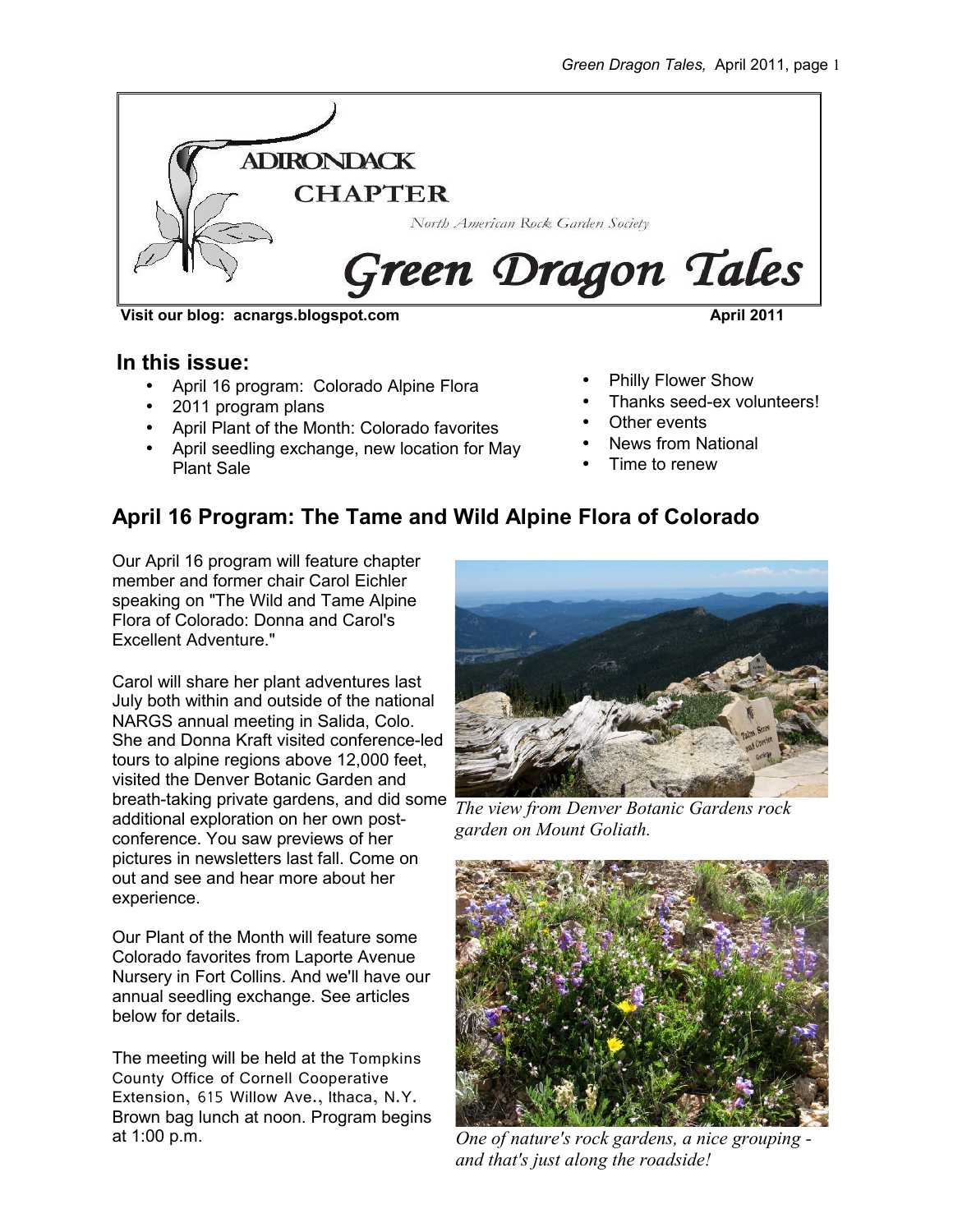### **2011 program plans**

Our **tentative** program line up for 2011. Details in future newsletters or acnargs.blogspot.com:

- April 16: Carol Eichler **The Tame and Wild Alpine Flora of Colorado**. Cornell Cooperative Extension, 615 Willow Ave., Ithaca. Plant of the Month will be plants growable in the East from Laporte Avenue Nursery, Fort Collins, Colorado.
- May 14: **Ithaca Plant Sale**, 9 a.m. to 1 p.m., NYS Armory off Rt. 13 N at 1765 Hanshaw Rd. Pot your plants early! See article below.
- June 18-20 Working trip to **White Pine Camp**. See details in March newsletter or contact Carol Eichler for details [ceichler@twcny.rr.com](mailto:ceichler@twcny.rr.com)
- July 10 **Member garden tour**, Syracuse area. Featured gardens include Michael Brennan's, in Pompey, and John Gilrein's and Harold Peachey's, both in South Onondaga. Details and directions coming in future newsletters.
- August (date to be announced) **Member plant sale** and picnic.
- September (tentative, date to be announced) Working trip to **White Pine Camp**.
- **Fall programs** to be announced: September 17, October 15, November 12 (note November meeting is on the second Saturday).

## **April Plant of the Month: Colorado favorites**

*From John Gilrein, Program/Plant of the Month coordinator.*

Our April 2011 Plant of the Month will be alpine plants from the Laporte Avenue Nursery in Fort Collins, Colorado [\(www.laporteavenuenursery.com\)](http://www.laporteavenuenursery.com/). Their website is worth viewing just to see some great plants, even if you don't plant to purchase some.

Laporte Avenue Nursery comes highly recommended by Carol Eichler, who met the nursery owners during her trip to Colorado last summer. The order has not been confirmed yet, so plant availability isn't certain. I tried to obtain a nice selection of rock garden plants from across the globe, and many are native to Colorado. The plants should be hardy to at least zone 5, given sufficient drainage.

#### **Cultural suggestions:**

Colorado is much dryer than Central New York, so it's almost always necessary to compensate for our much wetter climate by providing better drainage than Colorado plants would have in their native habitat. Penstemons growing in clay in Fort Collins might be very content to grow in sand in Ithaca.

All these plants want good drainage. If you don't have a suitable rock garden/alpine planting area, the starred plants \* are recommended, as they would be more tolerant of moisture. especially the Dodecatheon.

To increase drainage mix sand, gravel, or both into the soil, plant on a slope, and/or mulch with gravel. Drainage is very easy to control in a trough where you create the soil to match the needs of your plants.

Many alpine plants prefer soils with moderate to low fertility, and can be more susceptible to fungal attacks in soils enriched with organic matter. Plant information is listed in the table on the next page.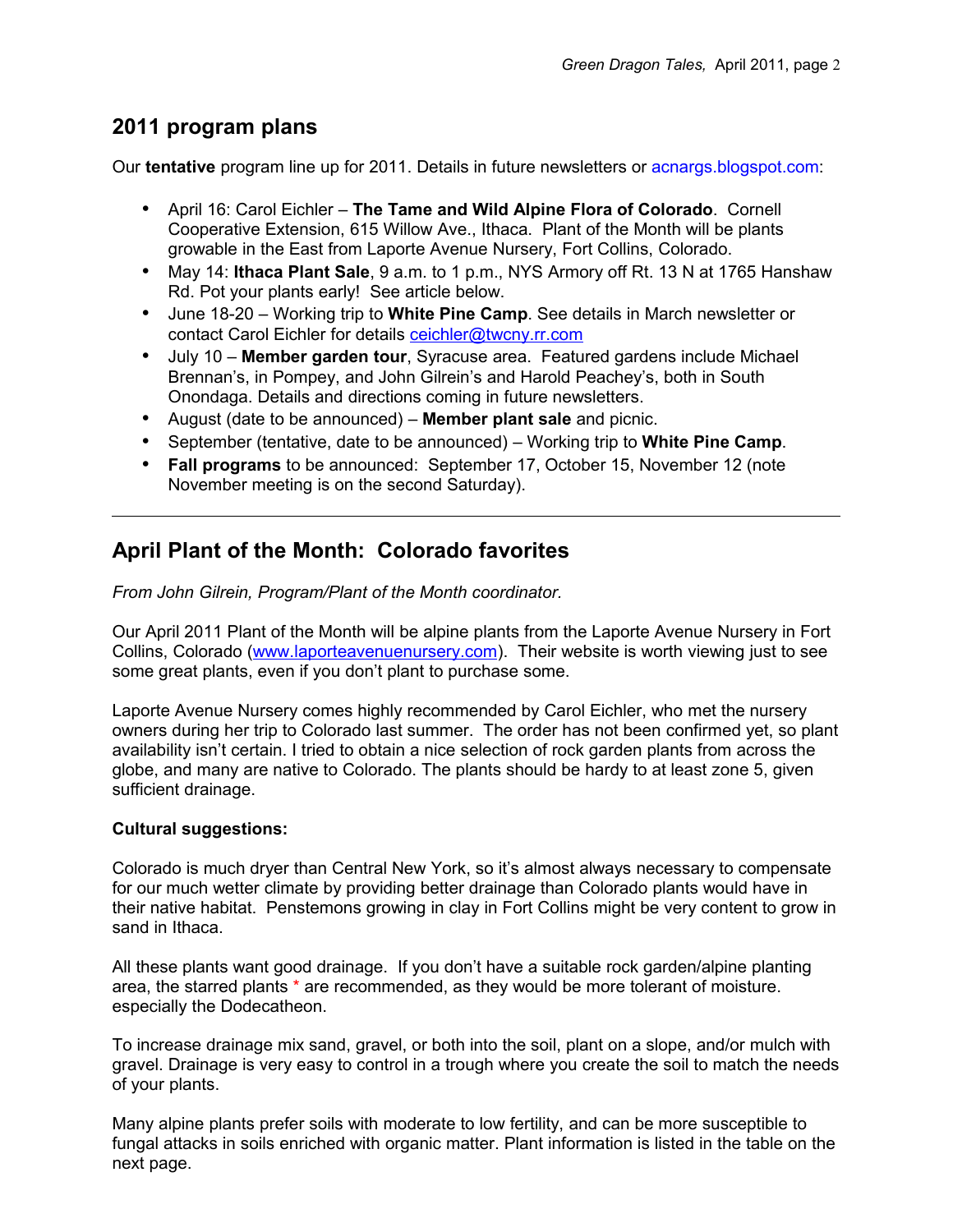| <b>Plant</b>                              | <b>Size</b><br>H x W | <b>Flower Color</b>  | <b>Exposure</b><br>S=sun<br>PS=part sun | <b>Native to</b>      |                    |
|-------------------------------------------|----------------------|----------------------|-----------------------------------------|-----------------------|--------------------|
| Androsace<br>minima                       | $1 \times 2$ "       | Pink                 | S, PS                                   | Pyrenees              | Trough<br>plant    |
| Aquilegia<br>saximontana                  | $8 \times 12$ "      | Blue and<br>white    | $\overline{PS}$                         | Colorado              |                    |
| Campanula<br>chamissonis                  | $4 \times 12"$       | Lavender<br>blue     | $\overline{\mathsf{s}}$                 | Far East              |                    |
| <b>Clematis</b><br>scottii                | $12 \times 18$ "     | Purple blue<br>bells | $\overline{s}$                          | Colorado &<br>Wyoming |                    |
| Dodecatheon<br>pulchellum                 | $12 \times 6$ "      | Bright pink          | PS                                      | Colorado              | Moist in<br>Spring |
| Gentiana<br>parryi                        | $8 \times 12"$       | <b>Blue</b>          | $\overline{s}$                          | Colorado              |                    |
| Hymenoxys<br>grandiflora                  | $6 \times 4$ "       | Yellow               | $\overline{s}$                          | Colorado              |                    |
| Oxytropis<br>Lambertii                    | $8 \times 8"$        | Ruby purple          | $\overline{s}$                          | Colorado              |                    |
| Papaver<br>miyabeanum                     | $5 \times 5$ "       | Pale yellow          | S, PS                                   | Japan                 |                    |
| Penstemon X<br>(rupicola x<br>cardwellii) | $10 \times 12"$      | Rose pink            | $\overline{s}$                          | Western US            |                    |

## **April Seedling Exchange, and new location for May Plant Sale**

*From David Mitchell, plant sale coordinator:*

In addition to Carol Eichler's talk on Colorado alpines, we'll have our annual seedling exchange at our April meeting. Bring in your seedlings to share. I'll have some pots and potting soil on hand. Potted divisions will also be accepted and priced for sale or held for the May plant sale. I'm hoping the seedlings will find good homes and that some will show up on our tables at the May and August plant sales. The seedling exchange is a great way to learn about what plants are easy to grow from seed and to learn from other's experiences in growing them on.

The annual Spring Garden Fair and Plant Sale will take place from 9 a.m. to 1 p.m. May 14 at the New York State Armory, 1765 Hanshaw Road, Ithaca (off Route 13 east of the airport). Setup is Friday, May 13 from 4 p.m. to 7 p.m. We will have an indoor location as usual.

Plants should be potted up in soil-less mix at least two weeks before the sale. This will ensure our display will be full of healthy looking plants. Those who have plants to donate but can't make the setup or morning of sale, feel free to drop plants in my driveway at 402 Esty Street (driveway is on Washington Street side). Please remember to have all plants labelled. Let me know if you need help digging special plants.

Keep in mind that people flock to our table for the unique plants we have that can't be found from other vendors. If you have something different or special that needs dividing, you can be sure that your donation will make some gardener's day and find a new home where it will be appreciated.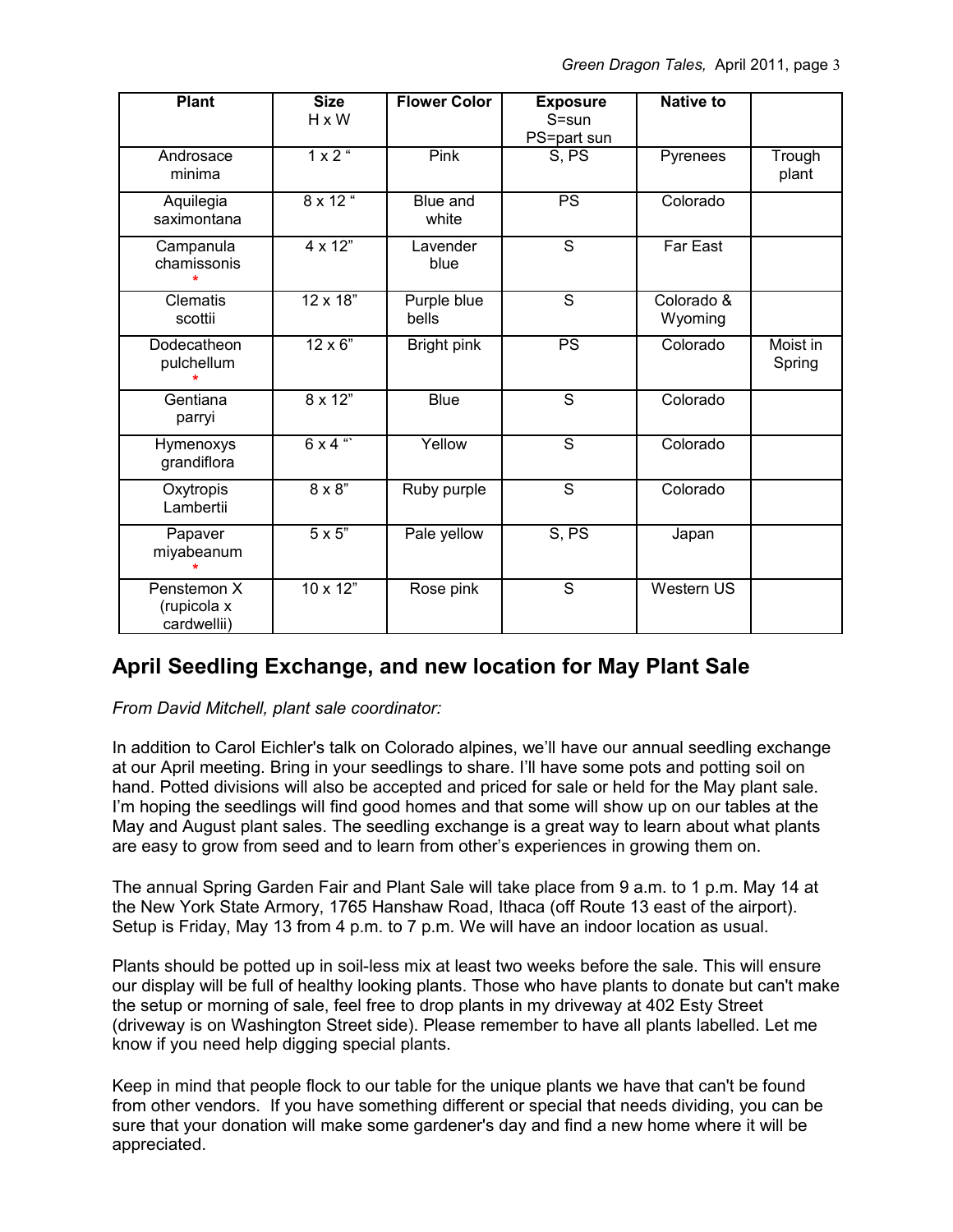Volunteering for the sale is casual. We do not have a sign up sheet for time slots. Members are free to come and go as they please. The sale is fun, friendly, and a great learning experience. Contact me if you have questions: (607) 342-3660 or [dwm23@cornell.edu.](mailto:dwm23@cornell.edu)

# **Visit to the Philadelphia Flower Show**

### *From chapter member Carol Eichler*

The usual poor lighting exacerbated by excruciatingly huge crowds on the day I visited made the Philadelphia Flower Show hard to enjoy this year. However, the competitive class section is definitely the road less travelled and one of my favorite places to linger. I always try to capture photos of the trough entries. The judges preferred one entry as you can tell by the ribbons (top right), while I liked another for the way it positioned stones to capture nature in miniature.

The Delaware Valley Chapter of NARGS is always there with an impressive exhibit. This year in accordance with the theme "Springtime in Paris," they paid homage to the Centre Pompidou, with a representation of a rooftop public garden. From their website they describe the exhibit this way. "The space was shaped by exposed mechanical systems evocative of the iconic Centre Pompidou features and included current "green roof" technology along with compatible but more traditional rock garden construction and ornamental horticultural treatment." And let's not forget the plants, chosen for their compatibility with a rooftop environment. I loved it!

The vendors are fun to visit too. My favorite is Dragon Agro Products owned by Perla and Tito Wee. They offer plants for collectors and I've gotten some nice ones within my budget





(and drool over those that aren't). I always look for what I call the "Hawaiian" booth too. Whether they're really from Hawaii or not, they offer tropical flowers to grow. This year I finally succumbed and bought three dormant plumeria. If I can get them to bloom, how exotic is that?

## **Thanks to surplus seed exchange volunteers**

As of March 24, volunteers had filled 237 of 263 orders and were coming down the home stretch. Thank you volunteers!